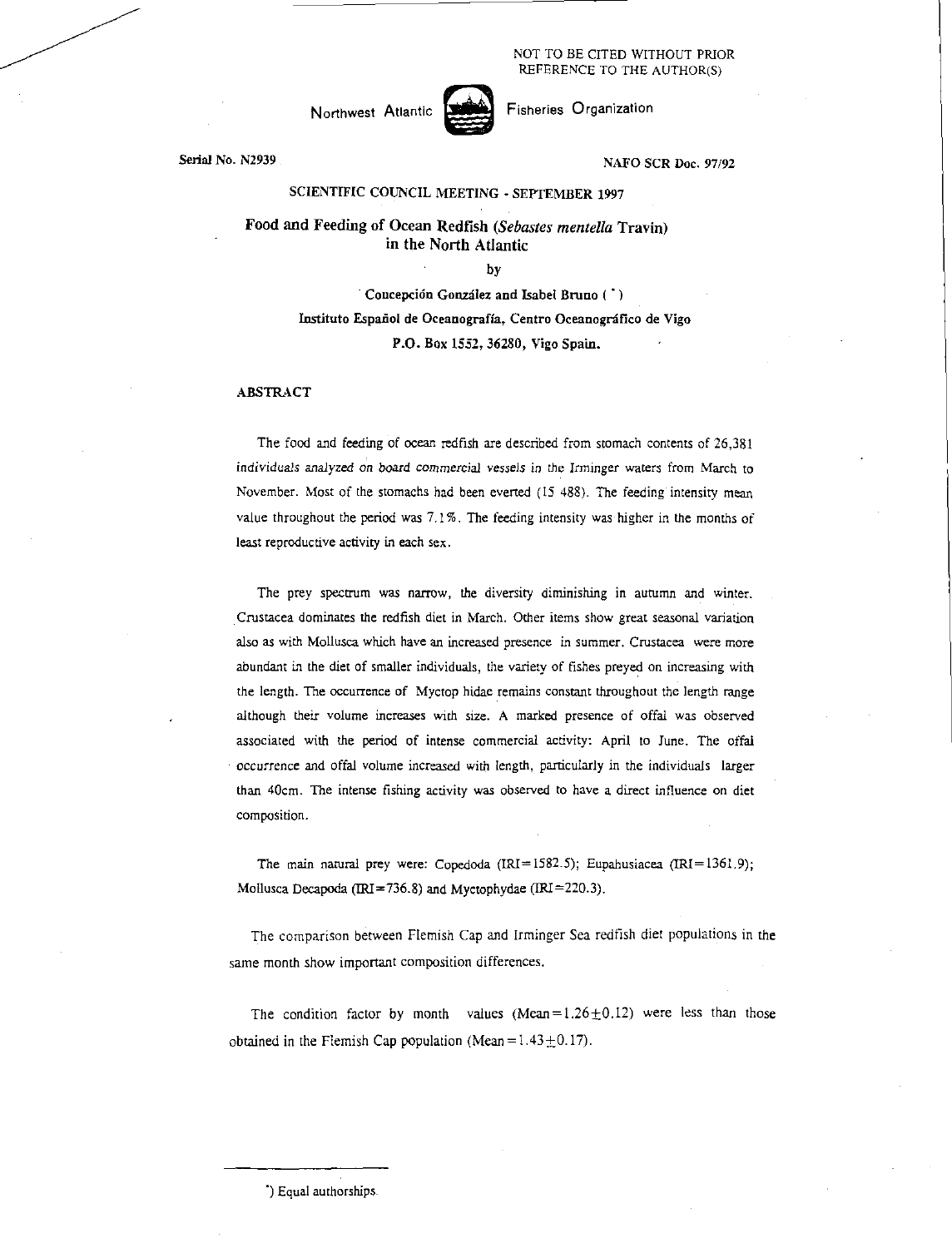## INTRODUCTION

*Sebastes mentella* is one of the most important commercial species exploited in the Irminger waters. In international waters of Reykjanes Rigde Area, an international pelagic fishery targets Ocean redfish *(Sebastes mentella* Travin). A considerable number of vessels carry out activity mainly in the period from April to June. The catches reached 59,776 tonnes in 1994 and 42,986 tonnes in 1995. (Anon. 1995).

 $-2 -$ 

 $\langle \hat{\tilde{W}}_1 \rangle$ 

Knowledge of food and feeding patterns of exploited species is a very important aspect of multispecific management since the quality and quantity of food intake by fish are known to be important factors for their growth, maturity and changes in fecundity. It is also known that intense fishing activity in the open sea can produce changes in the fishing diet since offal from fish-processing was found in a number of stomachs in the area where the fleet was operating (E. Rodríguez-Marín et al., 1993; J. Magnússon et al., 1994).

Recent studies on the food of *Sebastes mentella* are lacking for this Area (Jones, 1970 ). Furthermore, diet data (Magnússon, 1995) and biological observations (Reynisson et al., 1992) from survey sampling cannot correspond to the diet in fishery conditions. The aim of this paper is to examine the food and feeding of Ocean redfish in the Irminger sea under fishing conditions and analyse the fishery influence in the diet. The differences in food by sex, by length and the seasonal variations in the period March to November, the condition factor by sex is also examined.

## MATERIAL and METHODS

Sampling was carried out by scientific observers on board commercial trawl freezer ships in 1996. The study area was international waters of the Irminger Sea, where the international commercial fleet operates. The material was taken from the Spanish fishery targeting Ocean redfish in ICES Div XII and XIVb, Reykjanes Ridge Area (Figure 1). During the period March to November 1996, three scientific observers of the Spanish on board sampling program took some *Sebastes meruella* biological samples. In each haul sampled about 100 *Sebastes mentella* were examined. Each specimen was measured to the nearest cm, sexed and stomach content examined. Fish whose stomachs were everted or contained prey ingested in the fishing gear were discarded. From each stomach content, volume was quantified in cc. by a trophometer (Olaso, 1990), as was a percentage of this volume throughout the period March to August.

For stomach content analysis. predator length, sex and month were taken into account. As regards predator length, 6 groups with a range of 5 cm were established.

Information on *Sebastes mentella* from Flemish Cap, Northwest Atlantic (Nafo Div. 3M) was provided by A. Vazquez, biological data and feeding data by E. Marin, all data corresponding to July 1996. This made it possible to make some comparisons between populations.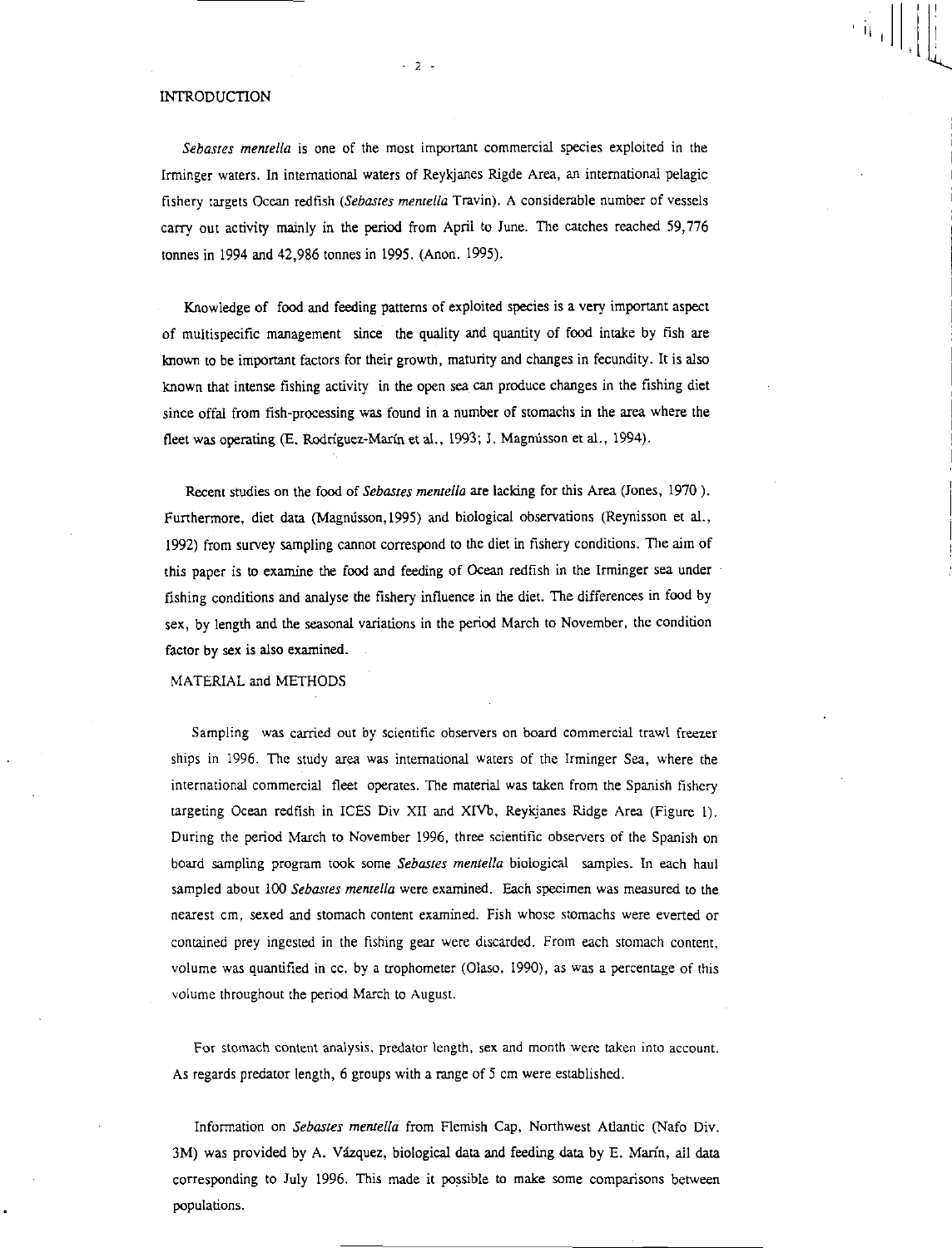To evaluate the importance of stomach content, the following *indices* are used:

- Frequency of occurrence (percentage), F.O. =  $n\sqrt{N_a*100}$ , where  $n_b$  is the number of stomachs with a specific prey, and  $N_p$  is the total number of stomachs containing food analyzed.

The frequency of occurrence method was used to characterize fish feeding, only stomachs containing food were used for estimation (Kennedy and Fiztmaurice, 1972). This method does not give quantitative information, but is quick and requires a minimum of apparatus, giving a somewhat qualitative picture of the food spectrum (Hyslop, 1980).

- Percentage by number,  $N = n_p/N_p * 100$ , where  $n_p$  is the number of a specific prey, and  $N<sub>o</sub>$  is the total prey number.

- Percentage by volume,  $V = v/V$ ,\*100, where v is the volume of a specific prey, and V, is the total prey volume.

From these three measurements, an Index of Relative Importance, IRI (Pinkas et al., 1971) was calculated for each prey taxa, where possible. Some prey were not taken into account.  $IRI = (N+V) F$ 

To compare the diet of *Sebastes mentella* in Flemish Cap and the Irminger Sea in July, IRI values were calculated for the main preys in each case.

The condition factor was studied with Fulton's expression:

# W 100  $\mathbf{L}^*$

were "W" is total weight, and "L" is the length of the fish.

Maturity stages by sex were on sight estimates according to the following scale: Males:

I: Immature (throughout year): Gonads very small and translucent.

II: Ripening: The larger size with white testicle, and with no sperm.

III: Mature: Gonads smaller again, with sperm in the interior when cut.

IV: Spawning: The largest gonads, cream colour, and the sperm flows to exterior.

V: Spent: The flaccid gonads, without sperm.

VI: Recuperating: The gonads are similar size to Stage III, without sperm, and a whitecream colour.

Females:

I: Immature: Very'small, cylindrical ovaries.

II: Ripening-mature: Larger, granulated ovaries, yellow orange and opaque eggs.

III:Mature fertilized: More developed varies, with bright yellow eggs.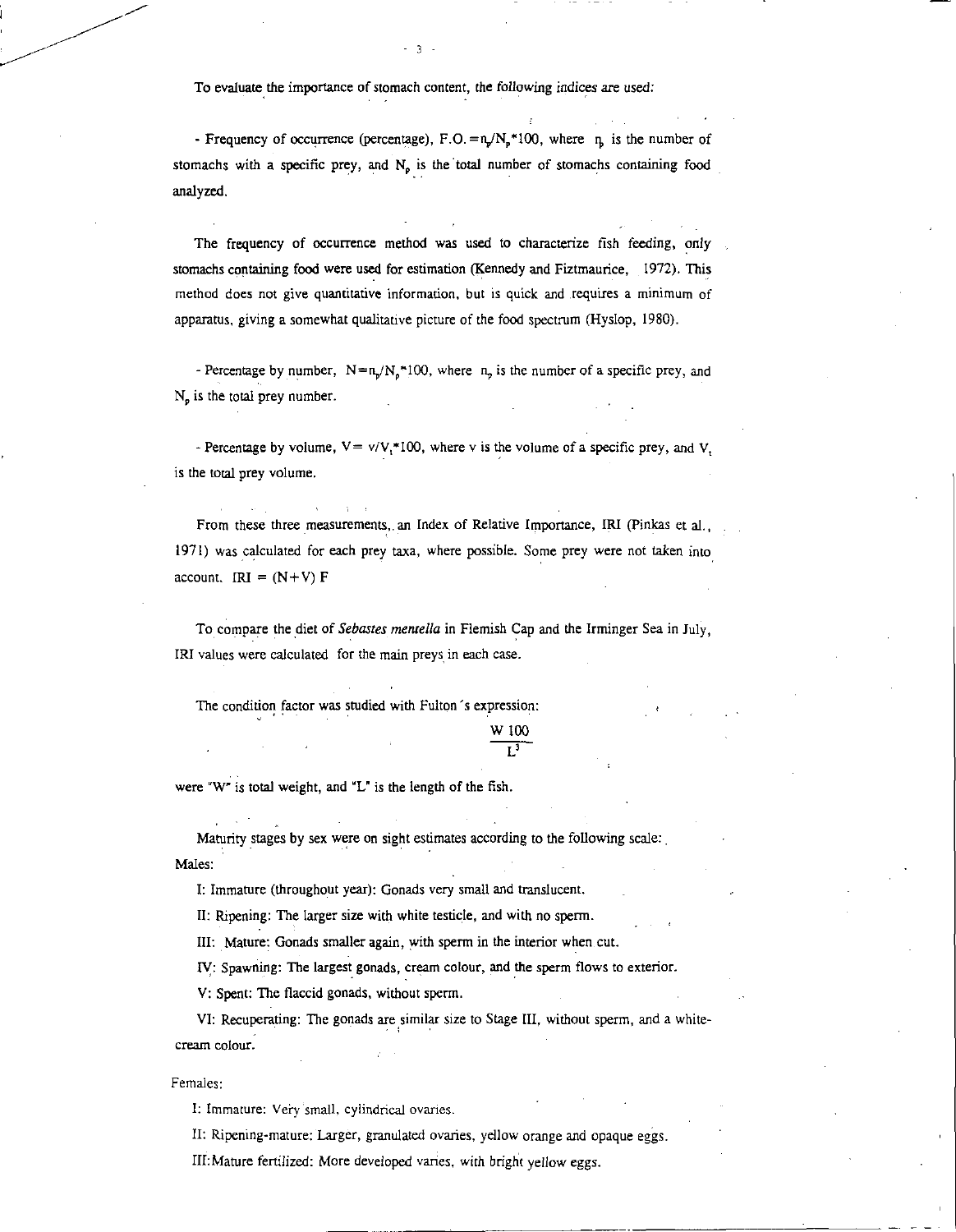IV: Spawning: Ovaries occupy every visceral cavity, yellow-green. The eyes of the larvae are evident and flow to exterior.

V: Post-spawning: Large, flaccid ovary, without larvae, purple-blackish colour.

VI:Recuperation:The ovary are a similar size to Stage III. Yellow-purple.

Comparing this scale to that of the "Study group on redfish stocks" (Anon., 1993) the correspondences between both are as follows:

Stage I corresponding to "Juvenile" in the Study Group scale; Stage II: "Ripe ning"; Stages III and IV: "Spawning"; Stages V and VI: "Spent".

### RESULTS and DISCUSSION

A total of 26,381 individuals were examined. Table 1 shows the number of individuals sampled by month. Most of the investigated specimens had everted 15,488 (58.7%) or empty stomach 10,120 (38.4%). The everted stomachs were discarded for analysis. The length frequency of predator containing food analysed are shown in Figure 2.

Feeding intensity. The mean feeding intensity was 7.1% in the period studied. By month, the maximum value was reached in March (12.9%), somewhat higher than that reported by Magnusson (1995) in the same month of the previous year: 10%. The minimum value corresponds to October, 1.30% (Table 1).

Diet composition. Table 2 shows the presence of each diet component by month. The diversity was higher in March, decreasing throughout the period considered. The relative importance of preys is shown in Table 3. The most important prey were: Copepoda:  $F.I =$ 11.6%; V=1.2%; IRI= 1582.5; Mollusca Decapoda: F.I. = 15.4%; V= 8.9%; IRI= 736.8; Euphausiacea: F.I. =17.1%; V= 3.6%; IRI= 1361.9; Myctophydae: F.I. =6.3 %;  $V = 3.3\%$ ; IRI = 220.3 and offal from fish-processing: 0.1 = 40.6%; V = 72.5% (Table 3).

Comparing the IRI value from the Flemish Cap redfish with the Irminger Sea IRI value, both from July, clear differences are noted. In the Flemish Cap redfish, the most important prey were: Copepoda (3481.8); Hyperiidea (735.1) and Euphasiacea (629.5), followed by Pandalidae y Misidacea. All these gave insignificant values in the Irminger Sea redfish, the most important prey being present here: Mollusca Decapoda (3494.7); unidentified Crustacea (637.1) and other Natantia (366.7). All these species being prey, they hardly contribute to the Flemish redfish diet. These differences highlight important ecological dissimilarities between areas but some of the differences in diets may be due to the difference in sampling method: bottom trawl in Flemish Cap and pelagic trawl in the Irminger Sea. Also, the sampling sizes were very different in each case (Table 4).

Diet composition in relation to season. The diet composition by month and sex shows clear differences. Some prey show a clear seasonal pattern. Crustacea are dominant in the spring diet, and later disappear from the diet. The Mollusca Decapoda increase their

4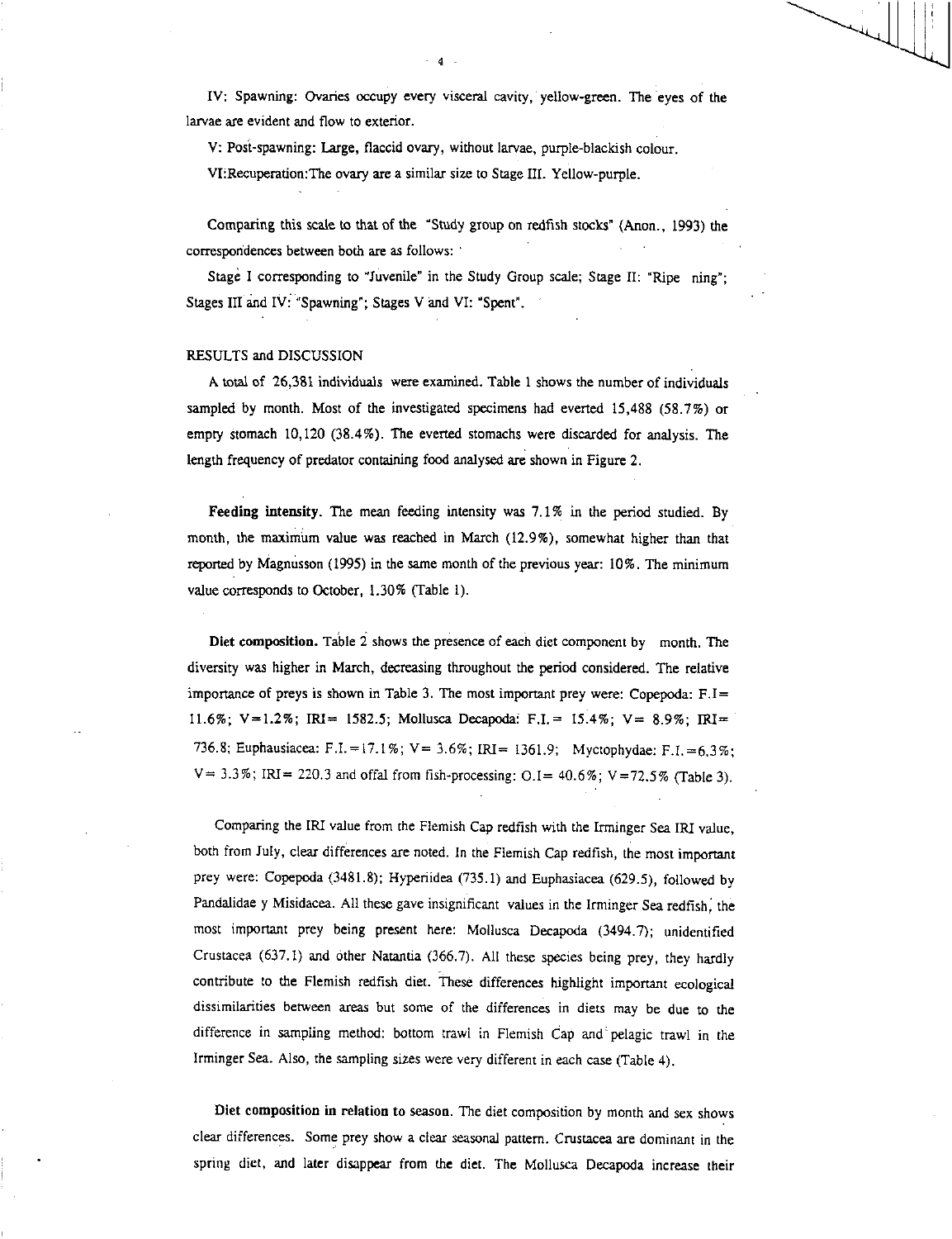*presence in the* summer-autumn period and the *Chaulodius sloani* in summer (Table 6 and Figure 3).

5

The *presence* of offal from fish-processing reached their maximum value in April- June, which is the period of greater fishing activity. The frequency occurrence and the importance in volume attain high values in the period with strong yield and fishing activity: March to June. Comparison of the yield (Kg/h) with the offal incidence (F.O. as %) shows a clear correspondence (Figure 4). The presence of Offal in the Oceanic redfish diet **in this area** is not present in previous studies based on data taken from surveys (Jones, 1970; Magnusson et al. 1995).

**Diet composition in relation to sex and length. By sex,** the high frequency values of Copepoda, Euphausiacea y Mollusca Decapoda in males relative to females is noted. (Table 3).

The occurrence (presence frequency) and the volume (%) of Crustacea decreases as size increases (Table 5, Figure 5). The Cephalopoda, the Pisces and particularly, offal increase their presence in the diet as length increases. The brusque fall in the presence of fishes in specimen over 45 cm in length is particularly notable.

The higher values of Euphasiacea in volume were observed in individuals less than 25 cm; Crustacea in general almost disappear from the diet from 45 cm. The Mollusca Decapoda appeared in the diet from 26 cm, and so too the remains of processed fish which increase their volume with the increase in size (Figure 5).

Fishing activity, and more especially, the offal from fishing activity, seems to bear an important influence on the diet of the adult fraction of the population, particularly in individuals of over 35 cm, since their incidence increases with predator length (Table 5).

No relationship was observed between the sex ratio and the feeding intensity (Figure 6), although there was between the feeding intensity and the reproductive cycle, he higher values of feeding intensity occurring in the stages of post-spawning and inactivity (Figure 7).

Although weight calculation of individuals on board commercial vessels is inaccurate (Gutreuter 1994), the value of the conditioning factor was estimated using the Fulton expression. The mean value for the period was similar by sex 1.22 males and 1.21 females. Some variation was observed by month. The minimum value corresponds to June (Table 7). The total value of the conditioning factor obtained was  $1.26 \pm 0.12$ .

The mean of the conditioning factor calculated for the Flemish Cap survey (Nafo. Div. 3M) in July 96 on a sample of 1,472 individuals was  $1.43 \pm 0.17$ . This was greater in females (1.46  $\pm$  0.22) than in males (1.41  $\pm$  0.09). The length range of the individuals sampled in Flemish Cap was from 11 to 45 cm, whereas in the Irminger Sea, this was from 22 to 49 cm.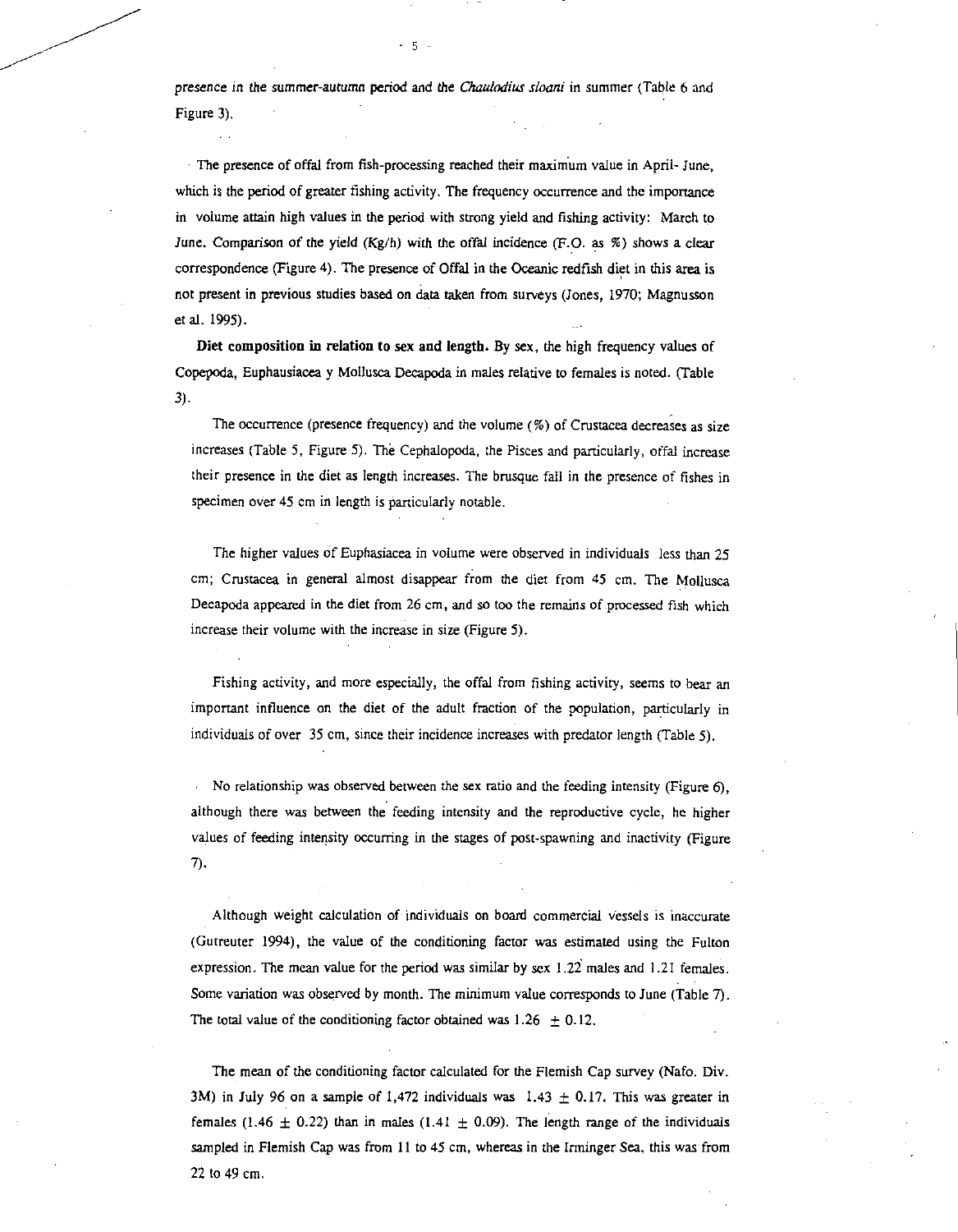To gain knowledge of the development in diet composition and food in general, it is necessary to continue studies, all the year round, combining data taken from surveys with data from commercial fishing vessels. In this manner, it would also be possible to determine the influence of fishing activity on the food of the Ocean redfish.

#### Acknowledgements

This study was carried out under the Agreement established between the GPM and the 1E0 for researching the Spanish Fisheries in the North Atlantic. We thank Antonio Vazquez for providing us with the length and weight data and Enrique R-Marin for information on food, both sources regarding Flemish Cap *Sebastes mentella.* 

#### REFERENCES.

Anom., 1993. Report of the Study Group on Redfish stocks. *ICES C.M.I* G: 6.

Anom., 1995. Report of the North Western Working Group. *ICES C.M.I* Assess: 19.

- Gutreuter, S and D.J. Krozoska. 1994. Quantifying Precision of in Situ Length and Weight Measurements of Fish. Noth American Journal Fisheries Management. 14:318-322.
- Hyslop, E. J. 1980. Stomach contents analysis: a rewiew of methods and their aplication../. *Fish. Biol.* 17: 411-429.
- Jones, D.H.. 1970. Food , parasites and the reproductive cycle of pelagic redfish *(Sebastes mentella,* Travin) From weather station alfa in the North Atlantic. *Bull. Mar. Ecol.,* 6: 347-370.
- Kennedy, M. And P. Fitzmature, 1972. Some aspects of the biolgy of gudgeon *Gobio gobio* (L.) In Irish waters. *J. Fish. Biol.* 4: 425-440.
- Magnússon, J.; K. Nedreaas; J.V. Magnússon; P. Reynisson and P. Sigurösson. 1994. Report on the joint Icelandic/Norwegian survey on Oceanic Redfish in the Irminger Sea and adjacent waters in June/July 1994. *ICES C.M.* 1994/G: 44
- Magnússon, J., J. V. Magnússon, T. Sigurösson. 1995. On the Distribution and Biology of the Redfish in March 1995. *ICES C.M.* 1995/G: 40.
- Marín-Rodríguez, E.; A. Punzón; J. Paz. 1995. Feeding Patterns of Greenland Halibut *(Reinhardtius Hippoglossides)* Fishery in Flemish Pass Area (1991-1992). *NAFO Sci. Counc. Studies.* 23: 43-55.
- Olaso, I. 1990. Distribucidn y abundancia del megabentos invertebrado en fondos de la plataforma cantantabrica. *Bol. last. Oceanogr. Publi. Esp.* N°5: 128p.
- Pinkas, L., M.S. Oliphant and L.K. Food habits of albacore bluefin tuna, and bonito in Califormia waters. *Calif. Dep. Fish Game. Fish. Bull.152:* 105 p.
- Reynisson P., T. Sigurösson, J. Magnússon, J. V. Magnússon. 1995. Diurnal variation of the echo intensity and some biological observations on redfish in to Irminger Sea (preliminary results). *ICES C.M.* 1995/G:41.

 $-6 -$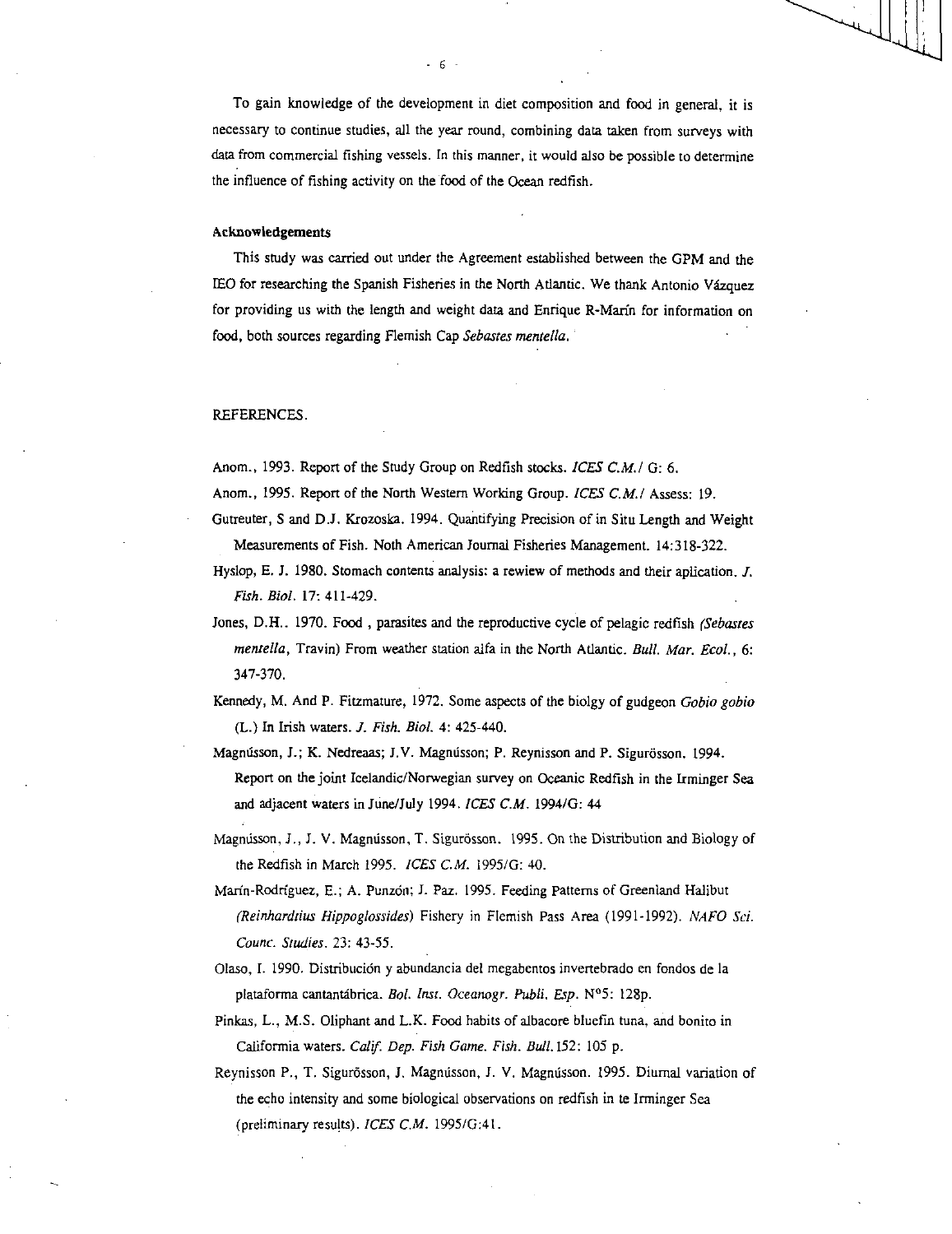| <b>MONTH</b> | % Full | % Emptiness  | % Everted | <b>TOTAL</b> |
|--------------|--------|--------------|-----------|--------------|
| March        | 12.96  | .47.25       | 39.78     | 1674.        |
| April        | 2.53   | 52.71        | 44.77     | 5303         |
| May          | 1.84   | 34.30        | 63.85     | 8734         |
| June         | 4.80   | 35.65        | 59.55     | 1896         |
| July         | 2.64   | 20.71        | 76.64     | 1931         |
| August       | 2.11   | 29.72        | 68.16     | 2271         |
| September    | 1.54   | 39.25        | 59.22     | 2018         |
| Octover      | 1.30   | 41.83        | 56.86     | 1690         |
| November     | 2.08   | 33.33        | 64.58     | 864          |
| <b>TOTAL</b> | 773    | <i>10120</i> | 15488     | 26381        |

Table 1.- Characteristics of stomach sampling of *Sebastes mentella.*  Irminger Sea,1996.

| Prey taxa              | March | April | May | Juin | July | Aug. | Set. | Oct. | Nov. |
|------------------------|-------|-------|-----|------|------|------|------|------|------|
| <b>CRUSTACEA</b>       |       |       |     |      |      |      |      |      |      |
| Amphipoda              |       |       |     |      |      |      |      |      |      |
| Hyperidae              |       |       |     |      |      |      |      |      |      |
| Copepoda               |       |       |     |      |      |      |      |      |      |
| Decapoda               |       |       |     |      |      |      |      |      |      |
| Natantia               |       |       |     |      |      |      |      |      |      |
| Pandalidae             |       |       |     |      |      |      |      |      |      |
| Otros Natantia         |       |       |     |      |      |      |      |      |      |
| Euphausiacea           |       |       |     |      |      |      |      |      |      |
| Crustacea unidentified |       |       |     |      |      |      |      |      |      |
| <b>MOLLUSCA</b>        |       |       |     |      |      |      |      |      |      |
| Cephalopoda            |       |       |     |      |      |      |      |      |      |
| Decapoda               |       |       |     |      |      |      |      |      |      |
| Octopoda               |       |       |     |      |      |      |      |      |      |
| <b>PISCES</b>          |       |       |     |      |      |      |      |      |      |
| Myctophidae            |       |       |     |      |      |      |      |      |      |
| Chauliodus sloani      |       |       |     |      |      |      |      |      |      |
| Notolepis rissoi       |       |       |     |      |      |      |      |      |      |
| Nemichtys scolopaceus  |       |       |     |      |      |      |      |      |      |
| Pisces unidentified    |       |       |     |      |      |      |      |      |      |
| Fish larva             |       |       |     |      |      |      |      |      |      |
| OTHER INVERTEBRAT      |       |       |     |      |      |      |      |      |      |
| Chaetognata ·          |       |       |     |      |      |      |      |      |      |
| Cnidaria (Scyphozoa)   |       |       |     |      |      |      |      |      |      |
| OFFAL                  |       |       |     |      |      |      |      |      |      |

Table 2 .- Presence of prey items found in *Sebastes rnentella* stomachs sampled from March to November 1996. Irminger Sea. ICES Div. XII and XIVb.

7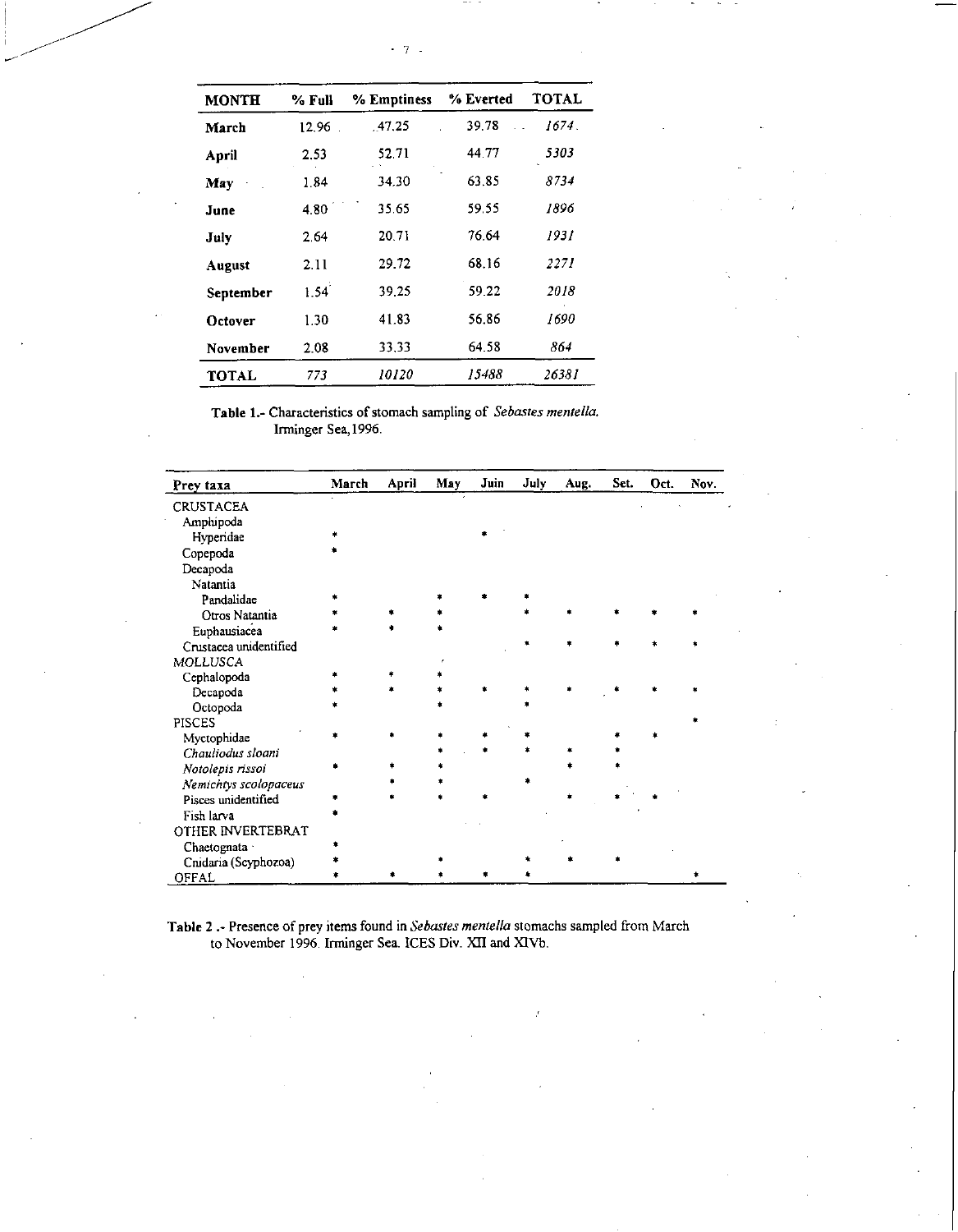|                                      |          | $F. O.$ (%) | TOTAL       |           |        |  |
|--------------------------------------|----------|-------------|-------------|-----------|--------|--|
| PREY TAXA                            | Males    | Females     | $F. O.$ (%) | $VOL(\%)$ | I.R.I. |  |
| <b>CRUSTACEA</b>                     |          |             |             |           |        |  |
| Amphipoda                            |          |             |             |           |        |  |
| Hyperiidea                           | 9.3      | 1.7         | 5.8         | 0.5       | 166.3  |  |
| Copepoda                             | 19.7     | 2.0         | 11.6        | 1.2       | 1582.5 |  |
| Decapoda                             |          |             |             |           |        |  |
| Natantia                             |          |             |             |           |        |  |
| Pandalidae                           | 1.9      | 0.6         | 1.3         | .0.3      | 4.7    |  |
| Other Natantia                       | 5.0      | 2.6         | 3.9         | 1.2       | 53.0   |  |
| Euphausiacea                         | $27.1 -$ | 5.1         | 17.1        | 3.6       | 1361.9 |  |
| Crustacea unidentified               | 2.1      | 3.7         | 2.9         | 0.3       | 47.6   |  |
| <b>MOLLUSCA</b>                      |          |             |             |           |        |  |
| Cephalopoda                          |          |             |             |           |        |  |
| Decapoda                             | 11.6     | 1.9         | 15.4        | 8.9       | 736.8  |  |
| Octopoda                             | 0.7      | 0.0         | 0.4         | 0.7       |        |  |
| <b>PISCES</b>                        |          |             |             |           |        |  |
| Myctophidae                          | 7.6      | 4.8         | 6.3         | 3.3       | 220.3  |  |
| Chauliodus sloani                    | 1.0      | 2.3         | 1.6         | 1.6       | 18.8   |  |
| Notolepis rissoi                     | 1.4      | 3.4         | 2.3         | 1,0       | 12.0   |  |
| Nemichthys scolopaceus               | 1.0      | 0.0         | 0.5         | 1.7       | 7.0    |  |
| Pisces unidentified                  | 6.7      | 5.7         | 6.2         | 1.9       | ---    |  |
| Fish larva                           | 0.2      | 0.0         | 0.1         | 0.0       | 0.0    |  |
| <b>OTHER</b><br><b>INVERTEBRATES</b> |          |             |             |           |        |  |
| Chaetognata                          | 2.9      | 0.6         | 1.8         | 0.1       |        |  |
| Cnidaria (Scyphozoa)                 | 2.4      | 2.6         | 2.5         | 1.6       |        |  |
| <b>OFFAL</b>                         | 31.1     | 52.0        | 40.6        | 72.5      |        |  |
| N° Individuals considered            | 421      | 352         | 773         | 657       | 308    |  |

**Table 3.-** Frecuency of ocurrence (%); prey volume (%) and the index of relative importance of *Sebasies mentella,* in the Irminger Sea, 1996.

8 -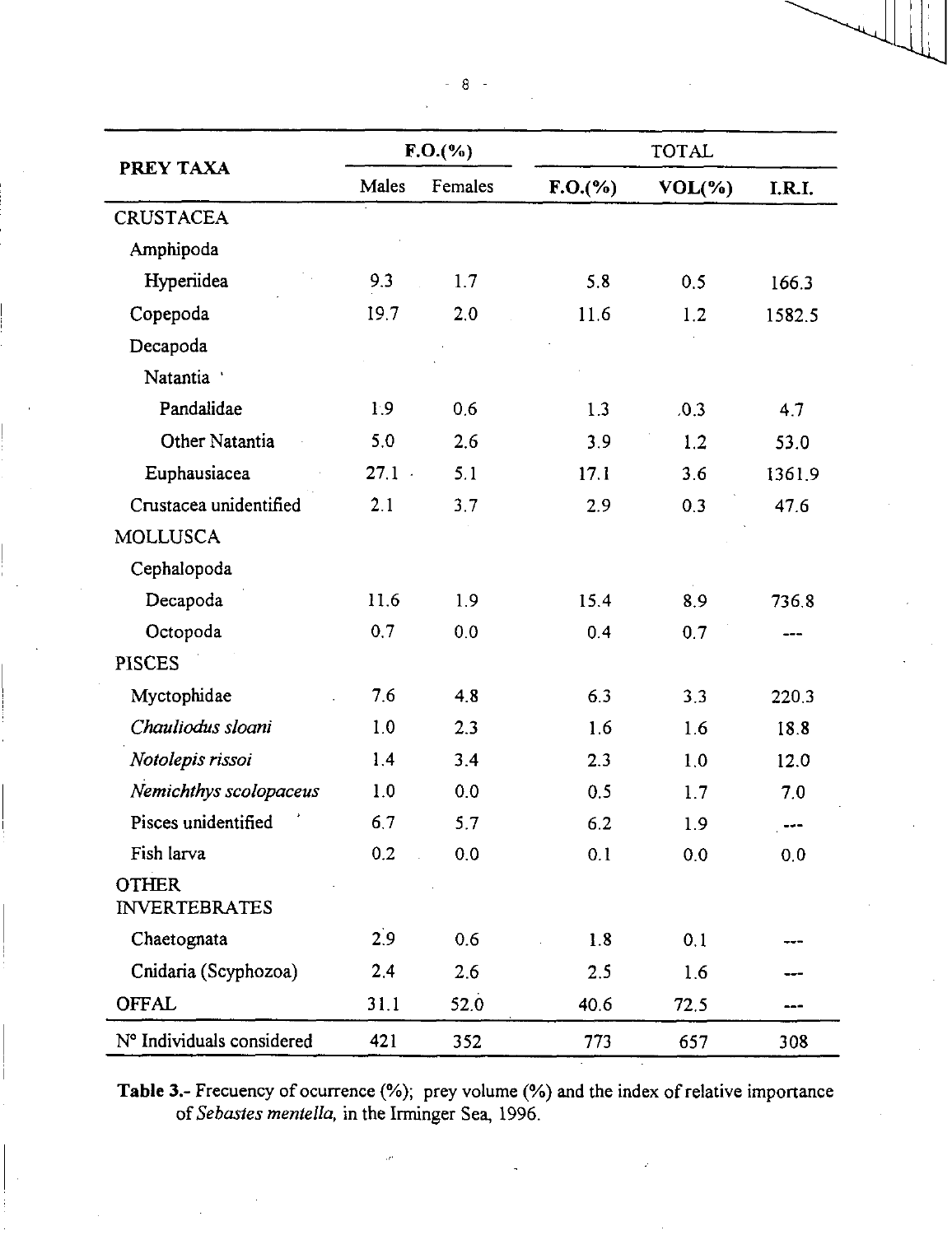|                        | I.R.I                   |                     |  |  |  |  |
|------------------------|-------------------------|---------------------|--|--|--|--|
| PREY TAXA              | <b>Flemish Cap Bank</b> | <b>Irminger Sea</b> |  |  |  |  |
| <b>CRUSTACEA</b>       | $\ddot{\phantom{a}}$    |                     |  |  |  |  |
| Amphipoda              |                         |                     |  |  |  |  |
| Hyperiidea             | 735.06                  | 0                   |  |  |  |  |
| Copepoda               | 3481.78                 | 0                   |  |  |  |  |
| Decapoda               |                         |                     |  |  |  |  |
| Natantia               |                         |                     |  |  |  |  |
| Pandalidae             | 405.40                  | 3.60                |  |  |  |  |
| Other Natantia         | 1.50                    | 366,70              |  |  |  |  |
| Euphasiacea            | 629.49                  | 0                   |  |  |  |  |
| Misidacea              | 312.68                  | 0                   |  |  |  |  |
| Crustacea unidentified | 2.96                    | 637.05              |  |  |  |  |
| <b>MOLLUSCA</b>        |                         |                     |  |  |  |  |
| Cephalopoda            |                         |                     |  |  |  |  |
| Decapoda               | 8.68                    | 3494.70             |  |  |  |  |
| <b>PISCES</b>          |                         |                     |  |  |  |  |
| Myctophidae            | 88.19                   | 8.91                |  |  |  |  |
| Nemichthys scolopaceus | 0                       | 55.01               |  |  |  |  |
| N° Individuals sampled | 277                     | 42                  |  |  |  |  |

**Table 4.-** Comparation of I.R.I. of main prey found in stomach of *Sebastes mentella* for July 1996 in Flemish Cap and Irminger Sea.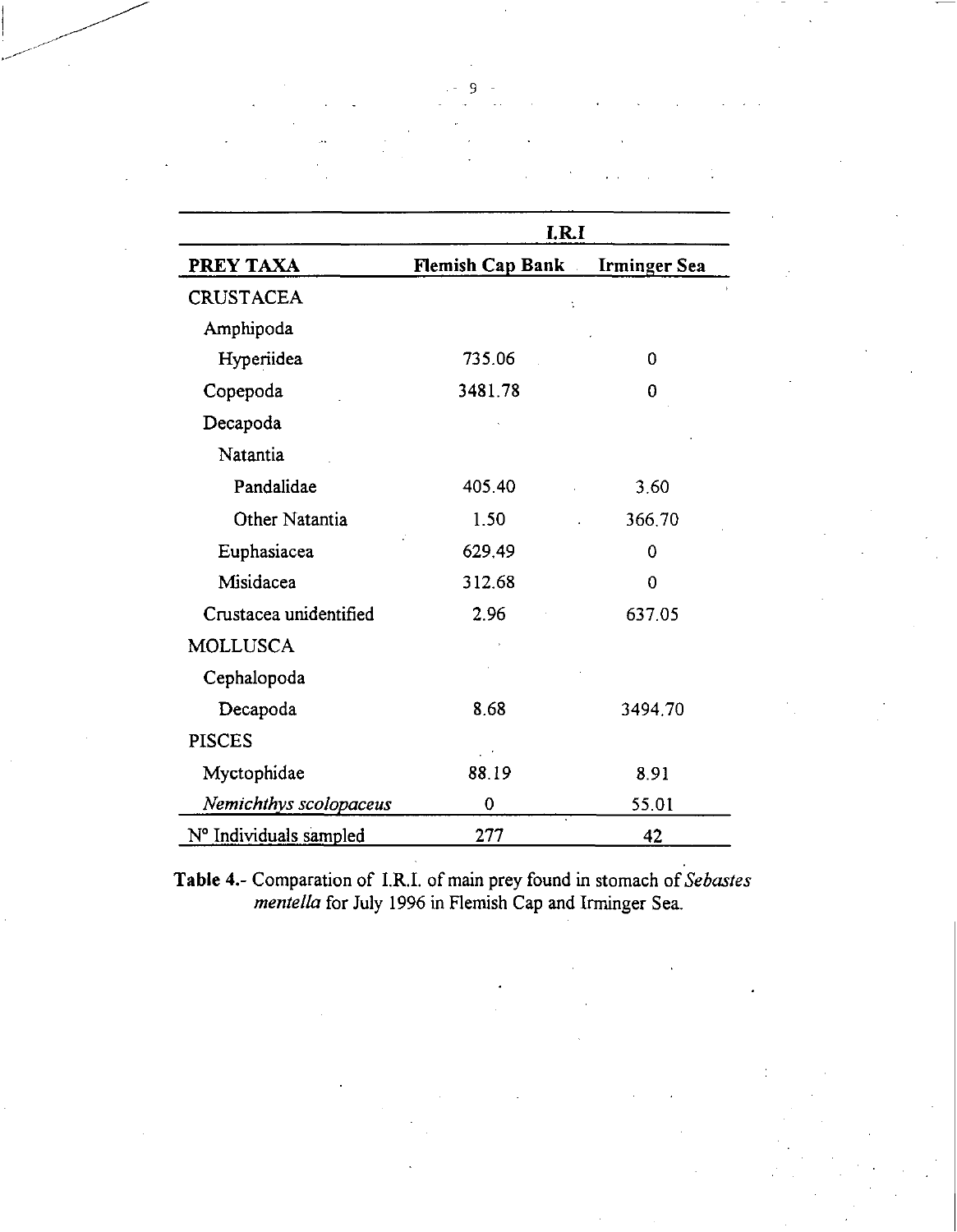|  | $-10 -$ |  |  |
|--|---------|--|--|
|  |         |  |  |

|                        | Sebastes mentella. Length (cm) |           |           |                  |           |      |
|------------------------|--------------------------------|-----------|-----------|------------------|-----------|------|
| PREY TAXA              | $\leq$ 25                      | $26 - 30$ | $31 - 35$ | $36 - 40$        | $41 - 45$ | >45  |
| <b>CRUSTACEA</b>       |                                |           |           |                  |           |      |
| Amphipoda              |                                |           |           |                  |           |      |
| Hyperiidea             | 7.7                            | 11.1      | 5.4       | 7.9              | 1.5       | 0.0  |
| Copepoda               | 23.1                           | 29.6      | 20.1      | 9.6              | 0.7       | 0.0  |
| Decapoda               |                                |           |           |                  |           |      |
| Natantia               |                                |           |           |                  |           |      |
| Pandalidae             | 0,0                            | 0.0       | 1.3<br>ť. | 1.5              | 0.7       | 3.4  |
| Other Natantia         | 7.7                            | 0.0       | 1.3       | 6.1              | 2.2       | 0.0  |
| Euphausiacea           | 84.6                           | 37.0      | 21.4      | 16.3             | 3.6       | 6.9  |
| Crustacea unidentified | 0.0                            | 0.0       | 4.5       | 3.5              | 0.0       | 0.0  |
| <b>MOLLUSCA</b>        |                                |           |           |                  |           |      |
| Cephalopoda            | 0,0                            | 0.0       | 0.4       | 0.3              | 0.0       | 10.3 |
| Decapoda               | 0.0                            | 11.1      | 15.2      | 19.5             | 10.2      | 3.4  |
| Octopoda               | 0.0                            | 0.0       | 0.4       | 0.6              | 0.0       | 0.0  |
| <b>PISCES</b>          |                                |           |           |                  |           |      |
| Myctophidae            | 7.7                            | 3.7       | 6.3       | 70               | 6.6       | 0.0  |
| Chauliodus sloani      | 0,0                            | 3.7       | 0.4       | 1.7              | 2.9       | 0.0  |
| Notolepis rissoi       | 0.0                            | 0.0       | 1.8       | 3.5              | 1.5       | 0.0  |
| Nemichthys scolopaceus | 0.0                            | 0.0       | 0.4       | 0.3              | 1.5       | 0.0  |
| Pisces unidentified    | 7.7                            | 11.1      | 7.6       | $\overline{4.7}$ | 6.6       | 6.9  |
| Fish larva             | 0.0                            | 0.0       | 0,0       | 0.3              | 0.0       | 0.0  |
| OTHER INVERTEBRATES    |                                |           |           |                  |           |      |
| Chaetognata            | 7.7                            | 0.0       | 3.1       | 1.7              | 0.0       | 0.0  |
| Cnidaria (Scyphozoa)   | 0.0                            | 0.0       | 1.8       | 2.9              | 3.6       | 0.0  |
| <b>OFFAL</b>           | 0.0                            | 18.5      | 34.4      | .35.9            | 63.0      | 75.9 |
| Nº Individuals         | 13                             | $27 -$    | 224       | 343              | 137       | 29   |

Table 5.- Frequence of occurrence (%) by length group of *Sebastes mentella,* in the Iminger Sea, 1996.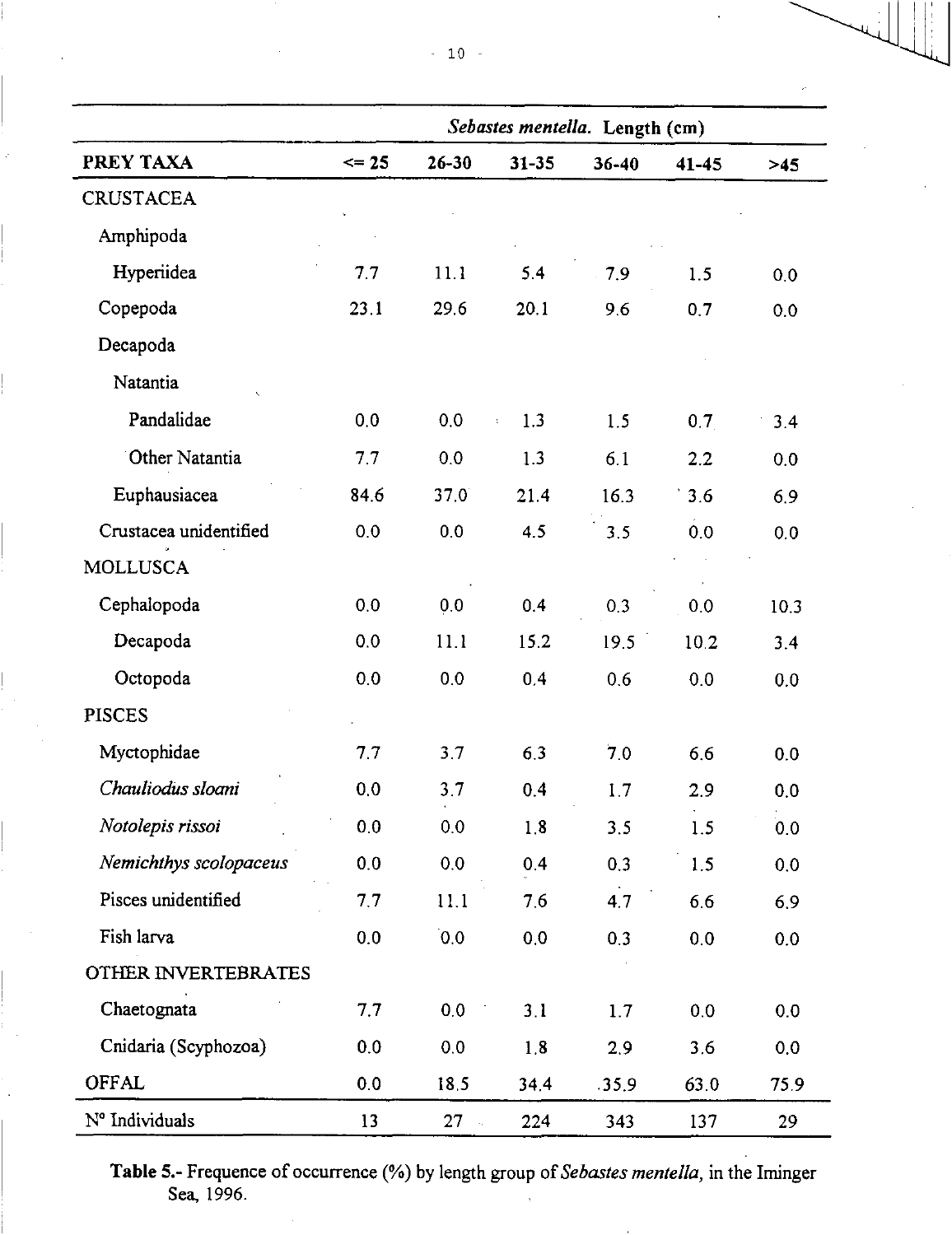| -3 |
|----|
|----|

|                      |           | <b>MAR</b>     |                                    | <b>APRIL</b> |         | <b>MAY</b> |         | <b>JUNE</b> |                          | <b>JULY</b>  |                 | <b>AUG</b>      |                     | <b>SET</b>      |             | <b>OCT</b> |      | <b>NOV</b> |
|----------------------|-----------|----------------|------------------------------------|--------------|---------|------------|---------|-------------|--------------------------|--------------|-----------------|-----------------|---------------------|-----------------|-------------|------------|------|------------|
| PREY TAXA            | M         | F              | M                                  | F            | M       | F          | M       | F           | M                        | $\mathbf{F}$ | M               | F               | M                   | $\mathbf F$     | $\mathbf M$ | F          | M    | F          |
| CRUSTACEA            |           |                |                                    |              |         |            |         |             |                          |              |                 |                 |                     |                 |             |            |      |            |
| Amphipoda            |           |                |                                    |              |         |            |         |             |                          |              |                 |                 |                     |                 |             |            |      |            |
| Hyperidea            | 21.2 15.2 |                | 0.0                                | 0.0          | 0.0     | 0.0        | 0.0     | 1.9         | 0.0                      | 0.0          | 0.0             | 0.0             | 0.0                 | 0.0             | 0.0         | 0.0        | 0.0  | 0.0        |
| Copepoda             | 45.1 21.2 |                | 0.0                                | 0.0          | 0,0     | 0.0        | 0.0     | 0.0         | 0.0                      | 0.0          | 0.0             | 0.0             | 0.0                 | 0.0             | 0.0         | 0.0        | 0.0  | 0.0        |
| Decapoda             |           |                |                                    |              |         |            |         |             |                          |              |                 |                 |                     |                 |             |            |      |            |
| Natantia             |           |                |                                    |              |         |            |         |             |                          |              |                 |                 |                     |                 |             |            |      |            |
| Pandalidae           | 2.2       | 0.0            | 0.0<br>$\hat{\boldsymbol{\theta}}$ | 0.0          | 1.6     | 1.0        | 5.4     | 1.9         | 4.4                      | 0.0          | 0.0             | 0.0             | 0.0                 | 0.0             | 0.0         | 0.0        | 0.0  | 0.0        |
| Other Natantia       | 6.5       | 3.0            | 1.4                                | 1.6          | 1.6     | 0.0        | 0.0     | 0.0         | 26.1                     | 214          | 0.0             | 0.0             | 0.0                 | 0.0             | 0.0         | 0.0        | 11.1 | 11.1       |
| Euphausiacea         | 59.2      | 39.4           | $5.5^{\circ}$                      | 1.6          | 1.6     | 3.1        | 0.0     | 1.9         | 0,0                      | 0.0          | 0.0             | 0.0             | 0.0                 | 0.0             | $0.0\,$     | 0.0        | 0.0  | 0.0        |
| Crust unidentified   | 0.0       | 0.0            | 0.0                                | 0.0          | 0.0     | 0.0        | 0.0     | 0.0         | 4.4                      | 7.1          |                 | 17.7 12.9       | 0.0                 | 13.8            | 30.8        | 33.3       | 11.1 | 0.0        |
| <b>MOLLUSCA</b>      |           |                |                                    |              |         |            |         |             |                          |              |                 |                 |                     |                 |             |            |      |            |
| Cephalopoda          | è,        |                |                                    |              |         |            |         |             |                          |              |                 |                 |                     |                 |             |            |      |            |
| Decapoda             | 3.8       | 9.1            | 6.9                                | 1.6          | 1.6     | 1.0        | $5.4\,$ | 1.9         | 39.1                     | 57.1         |                 | 64.7 67.7       |                     | 100 55.2        | 61.5        | 44.4       | 44.4 | 77.8       |
| Octopoda             | 0.5       | 0.0            | 0.0                                | 0.0          | 1.6     | 0.0        | 0.0     | 0.0         | 4.4                      | 0.0          | 0.0             | 0.0             |                     | 0.0 0.0         | 0.0         | 0.0        | 0,0  | 0.0        |
| <b>PISCES</b>        |           |                | ¥                                  | $\epsilon$   |         |            |         |             |                          |              |                 |                 |                     |                 |             |            |      |            |
| Myctophidae          | 9.8       | 9.1            | 9.6                                | 11.5         | 6.4     | 1.0        | 2.7     | 5.6         | 4.4                      | 0.0          | 0.0             | 0.0             | 0.0                 | 10.3            | 7.7         | 0.0        | 0.0  | 0.0        |
| Chauliodus sloani    | 0.0       | 0.0            | 0.0                                | 0.0          | 1.6     | 0.0        | 5,4     | 1.9         | 4.4                      | 10.7         | 0.0             | 3.2             |                     | $0.0$ 10.3      | 0.0         | 0.0        | 0.0  | 0,0        |
| Notolepis rissoi     | 0.5       | 0.0            | 1.4                                | 1.6          | 4.8     | 1.0        | 0.0     | 0.0         | 0.0                      | 0.0          | 5.9             | 22.6            | 0.0                 | 10.3            | 0.0         | 0.0        | 0.0  | 0.0        |
| N. scolopaceus       | 0.0       | 0.0            | 1.4                                | 0.0          | 1.6     | 0.0        | $0.0\,$ | 0.0         | 8.7                      | 0.0          | $0.0\,$         | 0.0             |                     | 0.0 0.0         | 0.0         | 0.0        | 0.0  | 0.0        |
| Pisces unidentified  | 4.4       | 6.1            | 9.6                                | 4.9          | 7.9     | 7.1        | 10.8    | 14          | $0.0\,$                  | $0.0\,$      | 17.6 0.0        |                 |                     | $0.0$ 10.3      | 7.7         | 33.3       | 0.0  | 11.1       |
| Fish larva           | 0.5       | $0.0\,$        | $0.0\,$                            | $0.0\,$      | $0.0\,$ | $0.0\,$    | $0.0\,$ | $0.0\,$     | 0.0                      | $0.0\,$      | 0.0             | 0.0             |                     | $0.0 \quad 0.0$ | $0.0\,$     | $0.0\,$    | 0.0  | 0.0        |
| OTROS INVERT.        |           |                |                                    |              |         |            |         |             | $\mathbf{u}_\mathrm{in}$ |              |                 |                 |                     |                 |             |            |      |            |
| Chaetognata          |           | $6.5\quad 6.1$ | 0.0                                | 0.0          | $0.0\,$ | 0.0        | $0.0\,$ | 0.0         | 0.0                      | 0.0          |                 | $0.0 \quad 0.0$ |                     | $0.0\ 0.0$      | 0.0         | $0.0\,$    | 0.0  | 0.0        |
| Cnidaria (Scyphozoa) | $2.2\,$   | 0.0            | 0.0                                | 0.0          | 0.0     | 2.0        | 0.0     | 0.0         |                          | 26.1 17.9    |                 | 0.0 3.2         |                     | $0.0$ 3.5       | $0.0\,$     | 0.0        | 0.0  | 0.0        |
| <b>OFFAL</b>         | 4.9       | 18.2           |                                    | 67.1 75.4    |         | 68.2 85.7  |         | 73.0 85.2   | 0.0                      | 3.6          |                 | $0.0 \quad 0.0$ |                     | $0.0 \quad 0.0$ | 0.0         | 0.0        | 33.3 | 0.0        |
| N°individual sampled | 184       | 33             | 73                                 | 61           | 63      | 98         | 37      | 54          | 23                       | 28           | 17 <sup>2</sup> | 31              | $^{\circ}2^{\circ}$ | 29              | 13          | -9         | 9    | 9          |

Table 6.- Frequence of ocurrence (%) by sex and months of *Sebastes mentella* in Irminger Sea, 1996.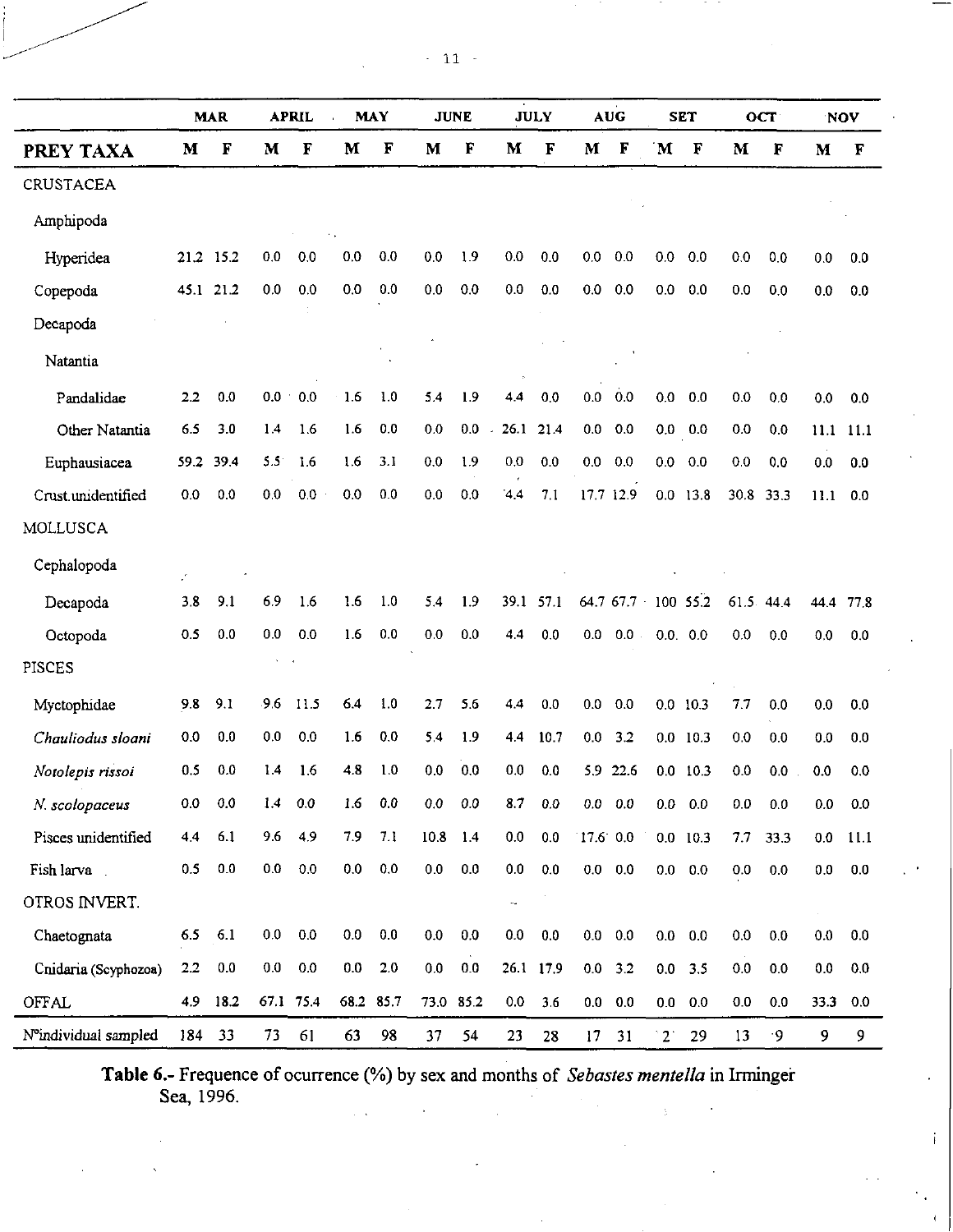| Month    | <b>Males</b>    | <b>Females</b>  | <b>Total</b>    |
|----------|-----------------|-----------------|-----------------|
| · March  | $1.20 \pm 0.10$ | $1.18 \pm 0.11$ | $1.19 \pm 0.10$ |
| April    | $1.19 \pm 0.13$ | $1.22 \pm 0.12$ | $1.21 \pm 0.12$ |
| May      | $1.20 \pm 0.11$ | $1.18 \pm 0.12$ | $1.20 \pm 0.11$ |
| June     | $1.06 \pm 0.09$ | $1.06 \pm 0.11$ | $1.06 \pm 0.10$ |
| July     | $1.32 \pm 0.07$ | $1.32 \pm 0.12$ | $1.32 \pm 0.10$ |
| August   | $1.36 \pm 0.09$ | $1.31 \pm 0.08$ | $1.40 \pm 0.08$ |
| N°Indiv. | 372             | 274             | 646             |

| Table 7.- Condition factor value (%) of Sebastes mentella by sex |
|------------------------------------------------------------------|
| and total.Irminger Sea, 1996. The weigth is the live weigth      |
| less his stomach content.                                        |



Figure 1.- Map showing the fishing zone of international commercial avtivity target to the *Sebastes mentella* in Reykanes Ridge Area, 1996.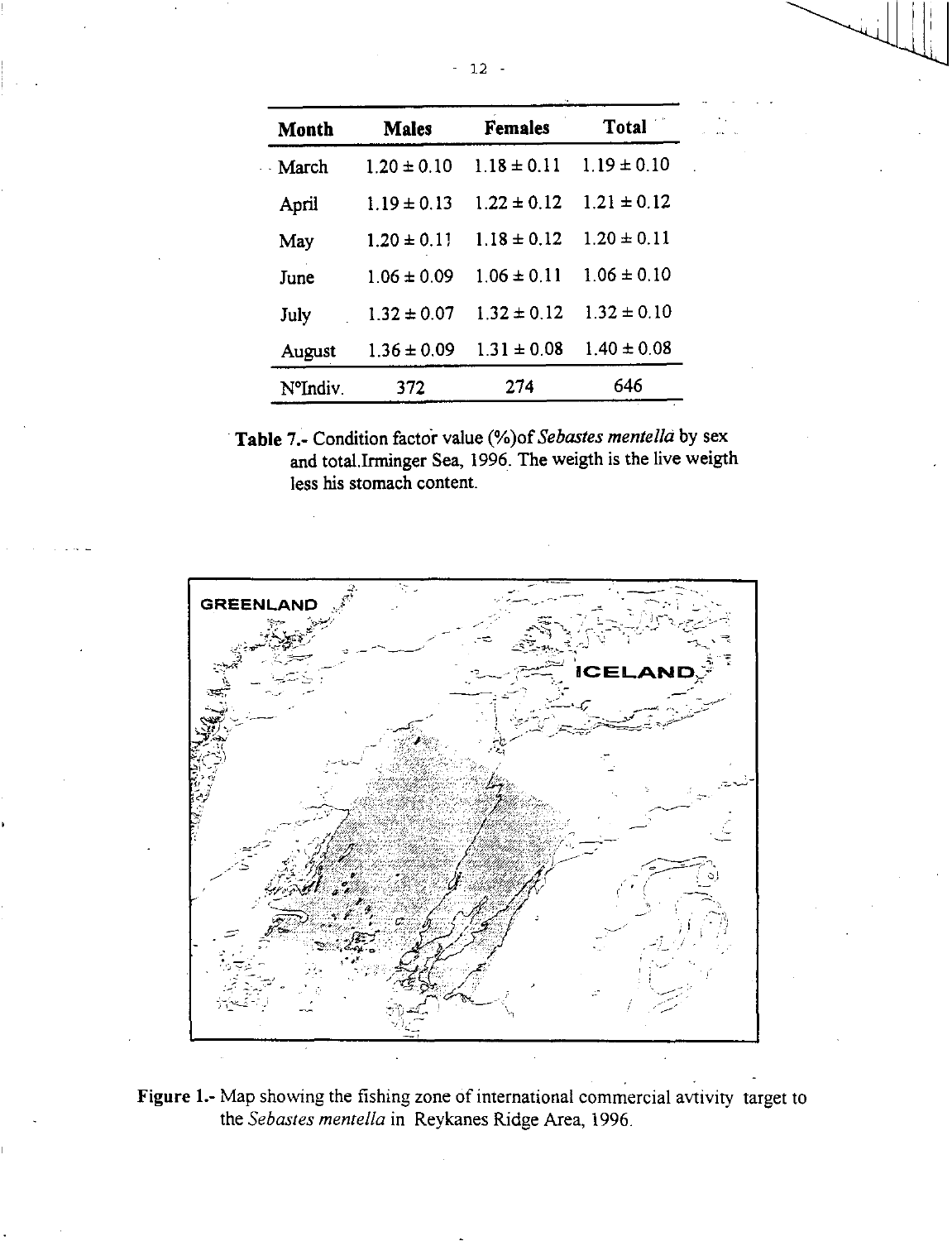

**Figure 2.-** Distribution of size range of individuals with food of *Sebastes mentella* in the Irminger Sea, 1996.



**Figure 3.-** Volumetric index (%) of preys of *Sebastes mentella.*  Irminger Sea, 1996.



**Figure** 4.- Frequency of occurrence offal and yield (Kg/h) of *Sebastes mentella.* Irminger Sea, 1996.

- 13 -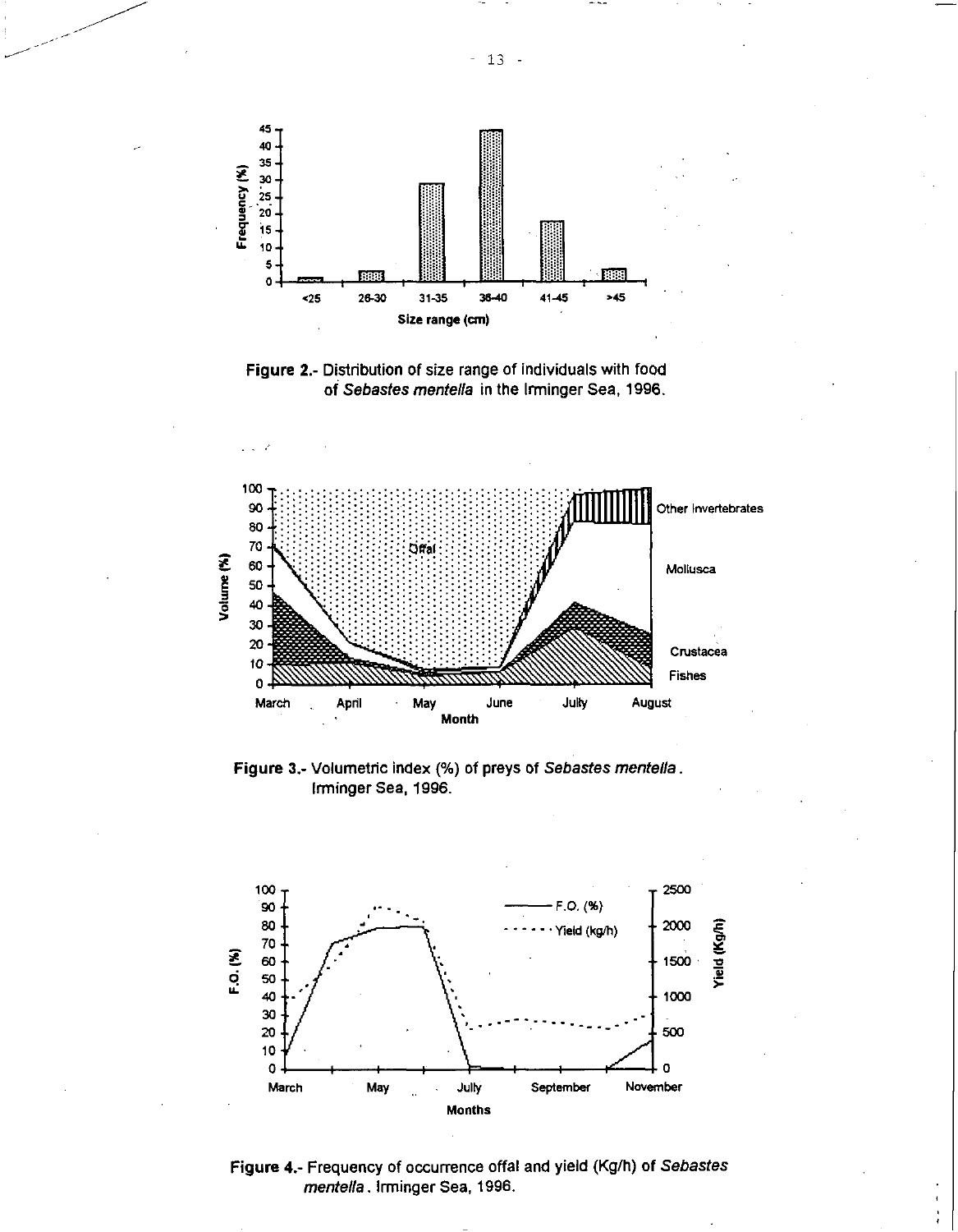

Figure 5.- Volumetric index (%) of main prey for length group of *Sebastes mentella* in Irminger Sea, 1996.





Figure 6.- Sex ratio (S.R.) in the catches and feeding intensity (F.I.) by sex and months of *Sebastes mentella* in Irminger Sea, 1996.

 $\bar{1}$